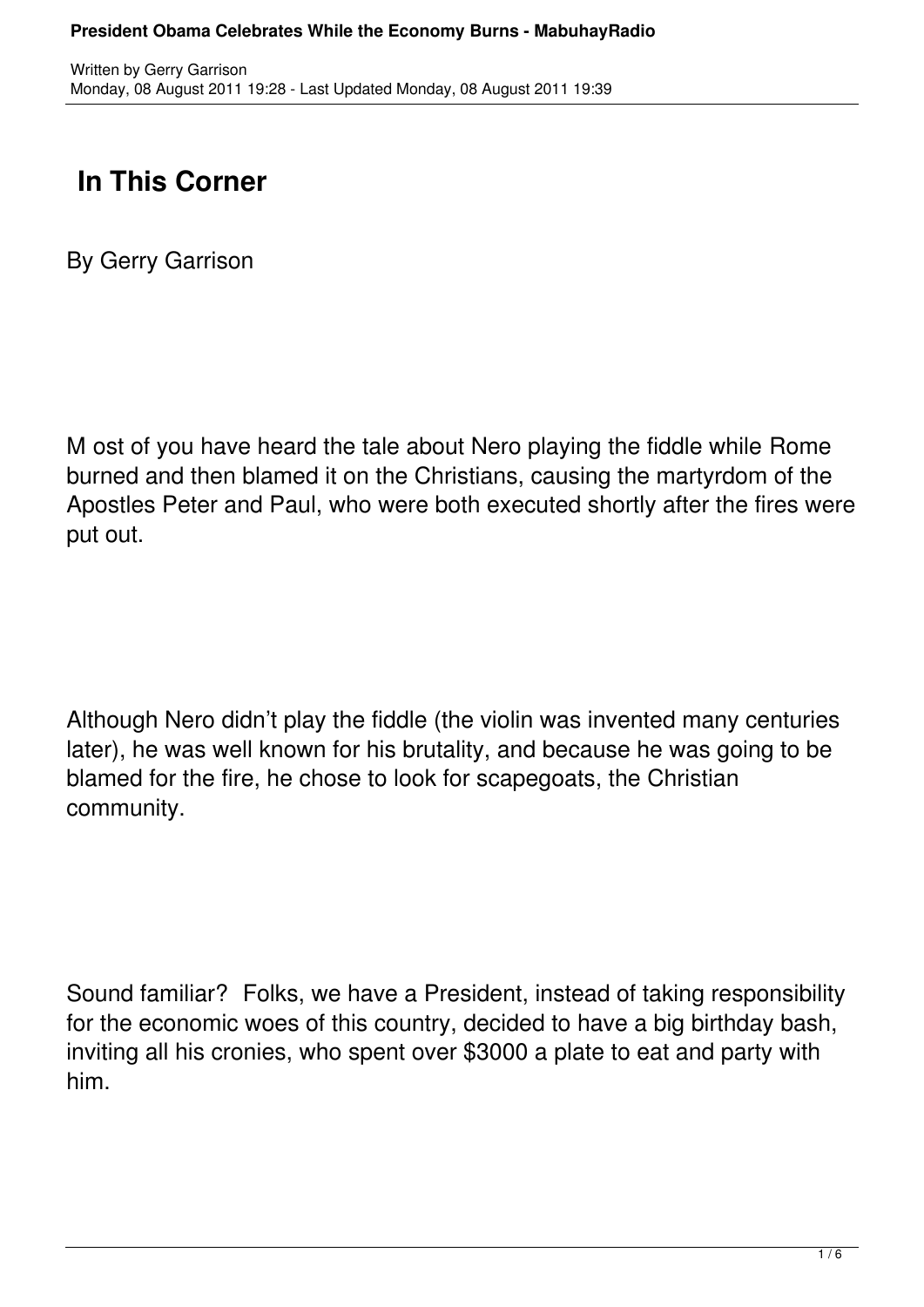Turning the White House into a night club isn't the best PR move during these hard economic times. They closed it to the press and no pictures. Tha t solves everything.

M eanwhile, the stock market takes the biggest hit it has ever had since the Bush presidency, falling nearly 700 points for the week. Mr. Obama's response? Asking leaders in Europe to continue "… leadership … in addressing the challenges facing European Control and Table 2014 European European European European European Eur ope 's economy."

Really?

Where's the leadership in getting the U.S. economy under control? Where was the leadership in getting Congress on board with his ideas?

Unfortunately, there was none from the White House., especially from this President.

Meanwhile the S&P removed our triple-A rating the U.S has held for over 70 years, because our leadership in Washington "didn't do enough to address the gloomy outlook for a state of the gloomy outlook for a state of the America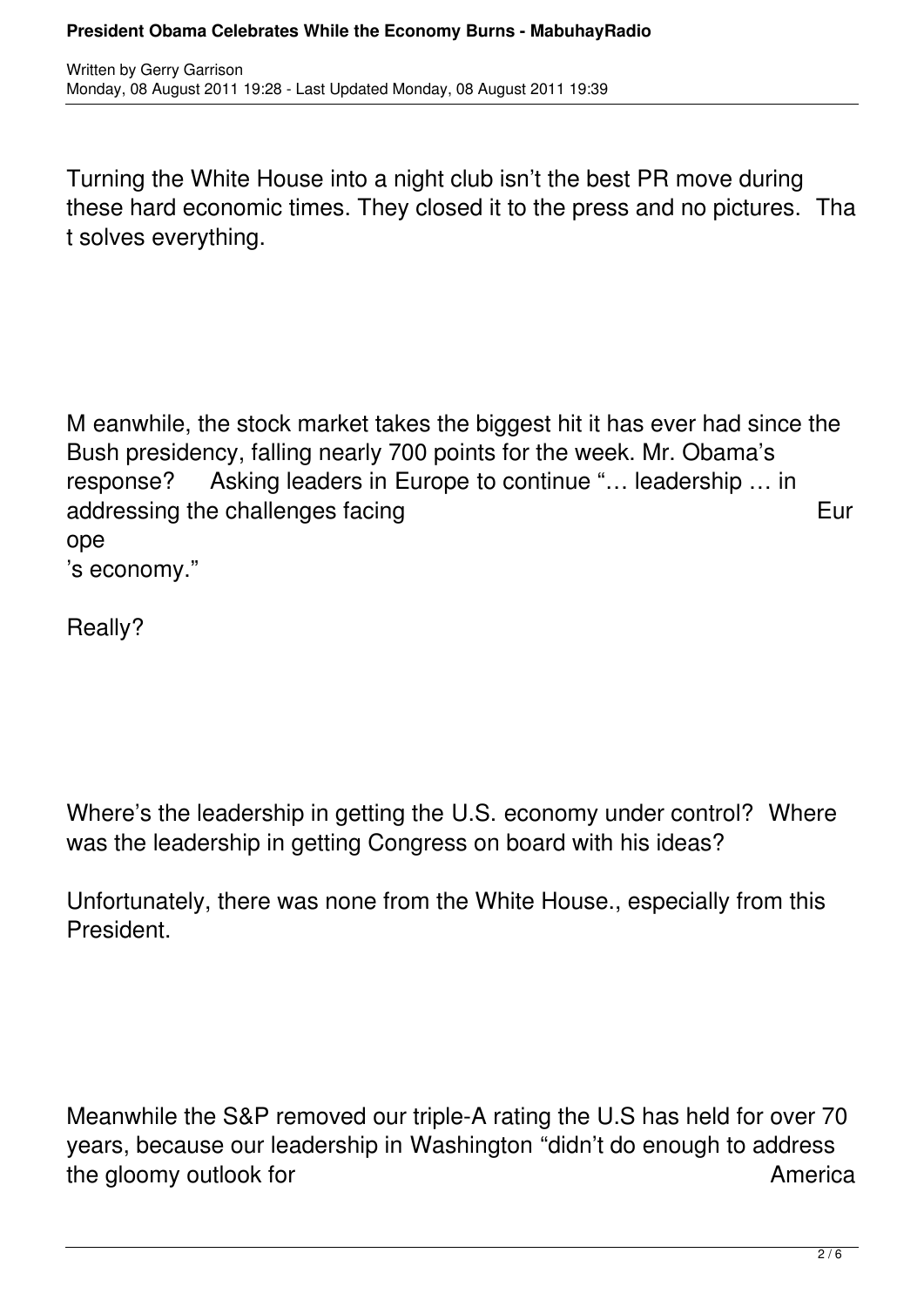's finances."

The U.S. long-term debt has been downgraded to AA+, which is below more than a dozen European countries, and is equal to that of Belgium. Even

New Zealand

's S&P gave us a negative rating, which gives this country little to no chance of getting back to triple-A status any time soon.

The administration's response was to blame the battle in Congress to raise the debt ceiling for the downgrade and then to dispute the downgrade, saying, "… (S&P) overstated the U.S. debt by \$2 trillion … (an) error (that) speaks for itself."

President Obama's response? Nada, nothing, zilch. Instead of working with his Treasury Secretary, who should have been fired long ago, to figure out what to do next, Mr. Obama and his family headed to Camp David for the weekend.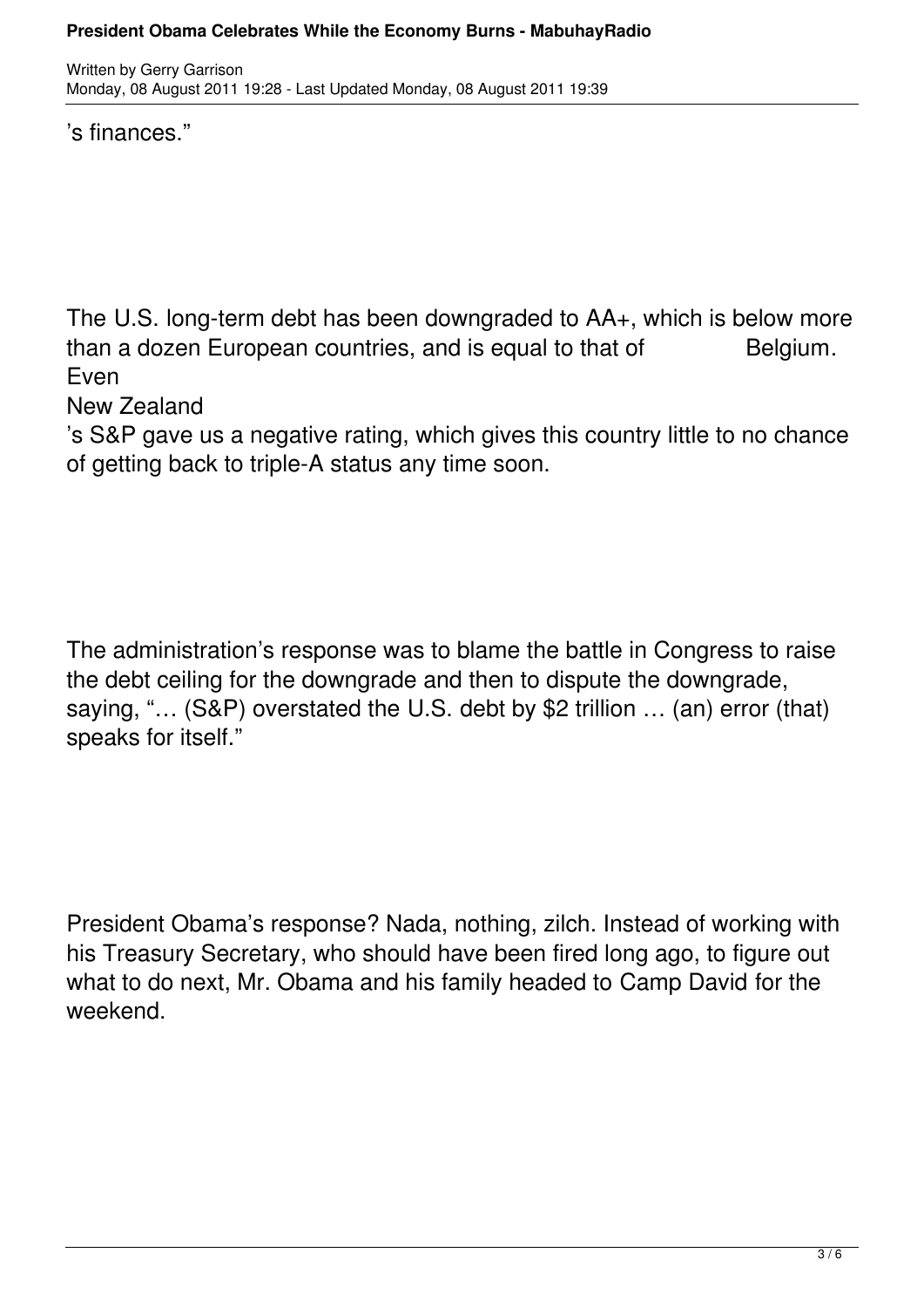## **President Obama Celebrates While the Economy Burns - MabuhayRadio**

Written by Gerry Garrison Monday, 08 August 2011 19:28 - Last Updated Monday, 08 August 2011 19:39

Meanwhile the economy burns, the unemployment rate remains over 9% and small businesses continue to suffer, many going bankrupt thanks to the President and his cronies in his administration. This is the worst President since Jimmy Carter, maybe worse. Never in history has this country been on the edge of default of its national debt.

Mr. Obama had dropped a "debt bomb" on our economy, with the aim of "fundamentally transforming the United States of America." This is the greatest universal risk to our freedoms – this act of economic violence.

With the destruction of free enterprise by way of taxation, regulation and overwhelming debt, who do the Democrats want to blame? The Republicans in Congress and the folks in the Tea Party.

You have got to be kidding me. Unless one has been living in a cave for the last two years, no one with an honest bone in their body can seriously believe this fairy tale.

Ronald Regan once said, "Freedom is never more than one generation away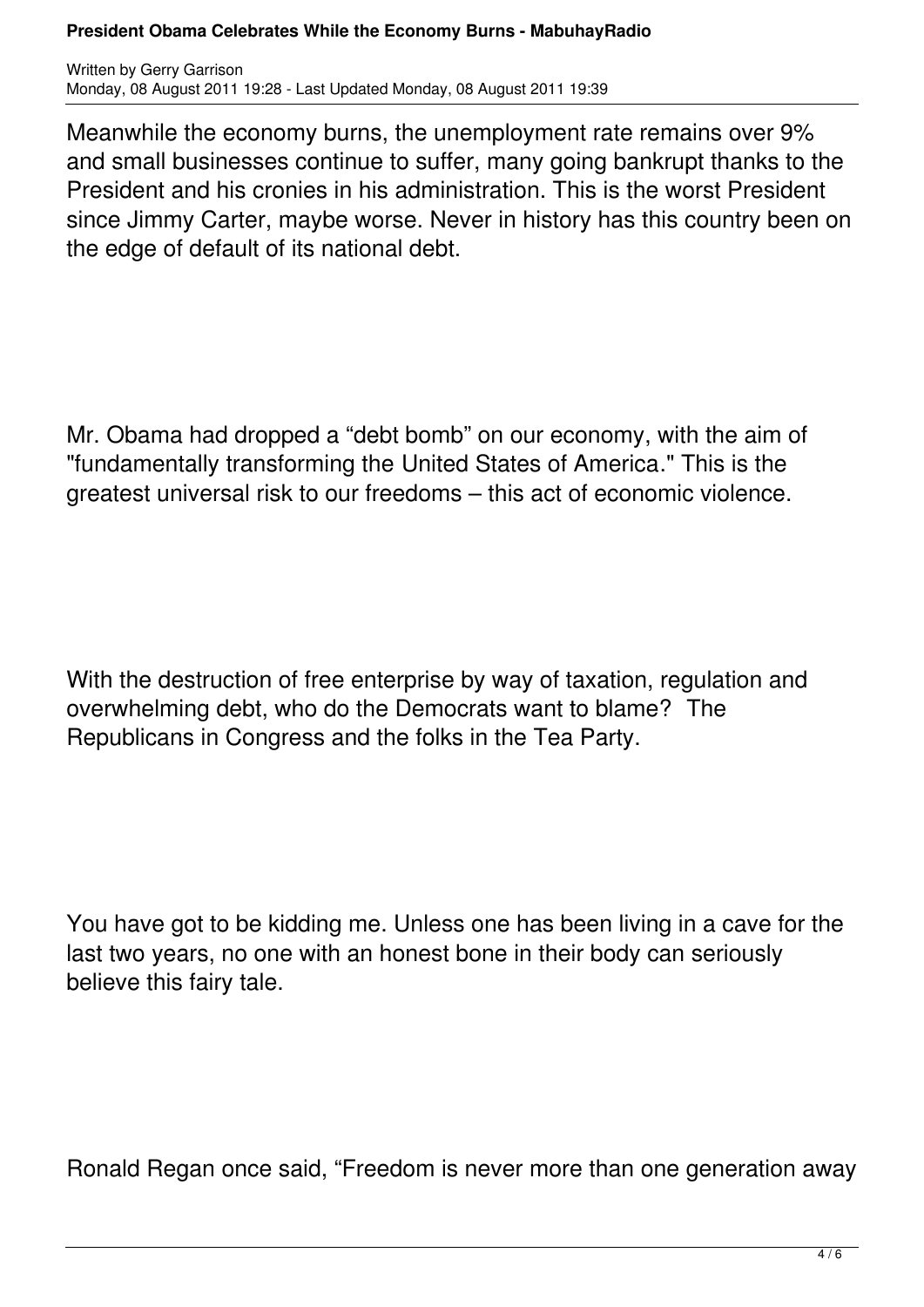## **President Obama Celebrates While the Economy Burns - MabuhayRadio**

Written by Gerry Garrison Monday, 08 August 2011 19:28 - Last Updated Monday, 08 August 2011 19:39

from extinction. We didn't pass it on to our children in the bloodstream. It must be fought for, protected, and handed on for them to do the same, or one day we will spend our sunset years telling our children and our children's children what it was once like in the United States when men were free."

Are we on the road to losing all that is precious to us? Are we going to leave a country to our grandchildren that is not even close to what we had when we were children?

We face an uphill battle and the next best solution is the ballet box of 2012.

I pray the on November 6, 2012, all American Patriots, who long for the return to this country the rule of law, which will change the course of this country from the brink of economic collapse and back to the freedoms and economic power we have enjoyed for almost a century.

But what do I know? Just saying  $\ldots$  # # #